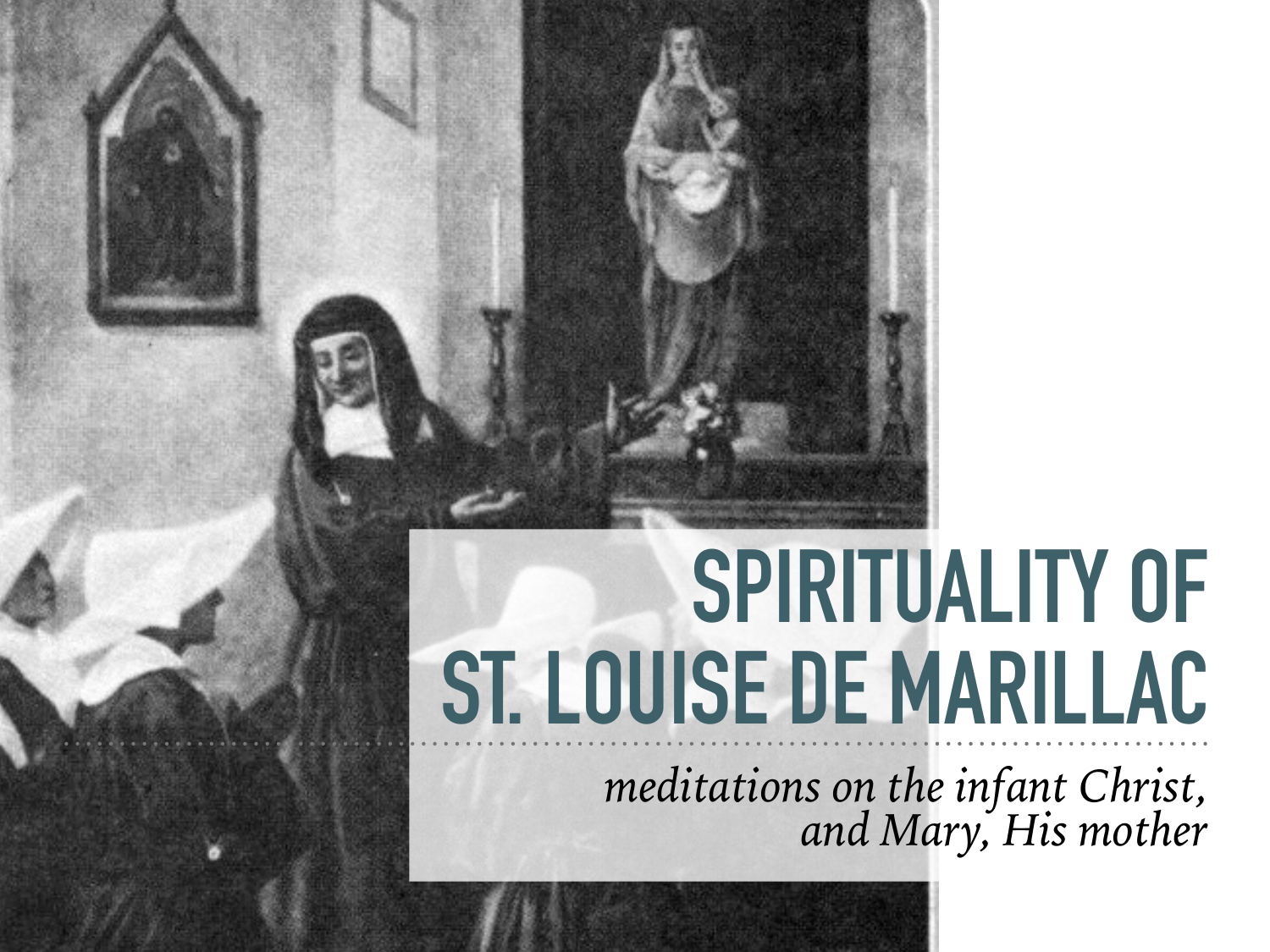

#### **MYSTERY OF THE INCARNATE WORD**

➤ Louise's prayers and meditations followed the rhythm of the liturgical year. At each season she entered into what Andre Dodin called "this mysterious adventure of the Incarnate Word."\*

*\*Andre Dodin, CM., Saint Vincent de Paul et la Charité (Paris: 1960),69.*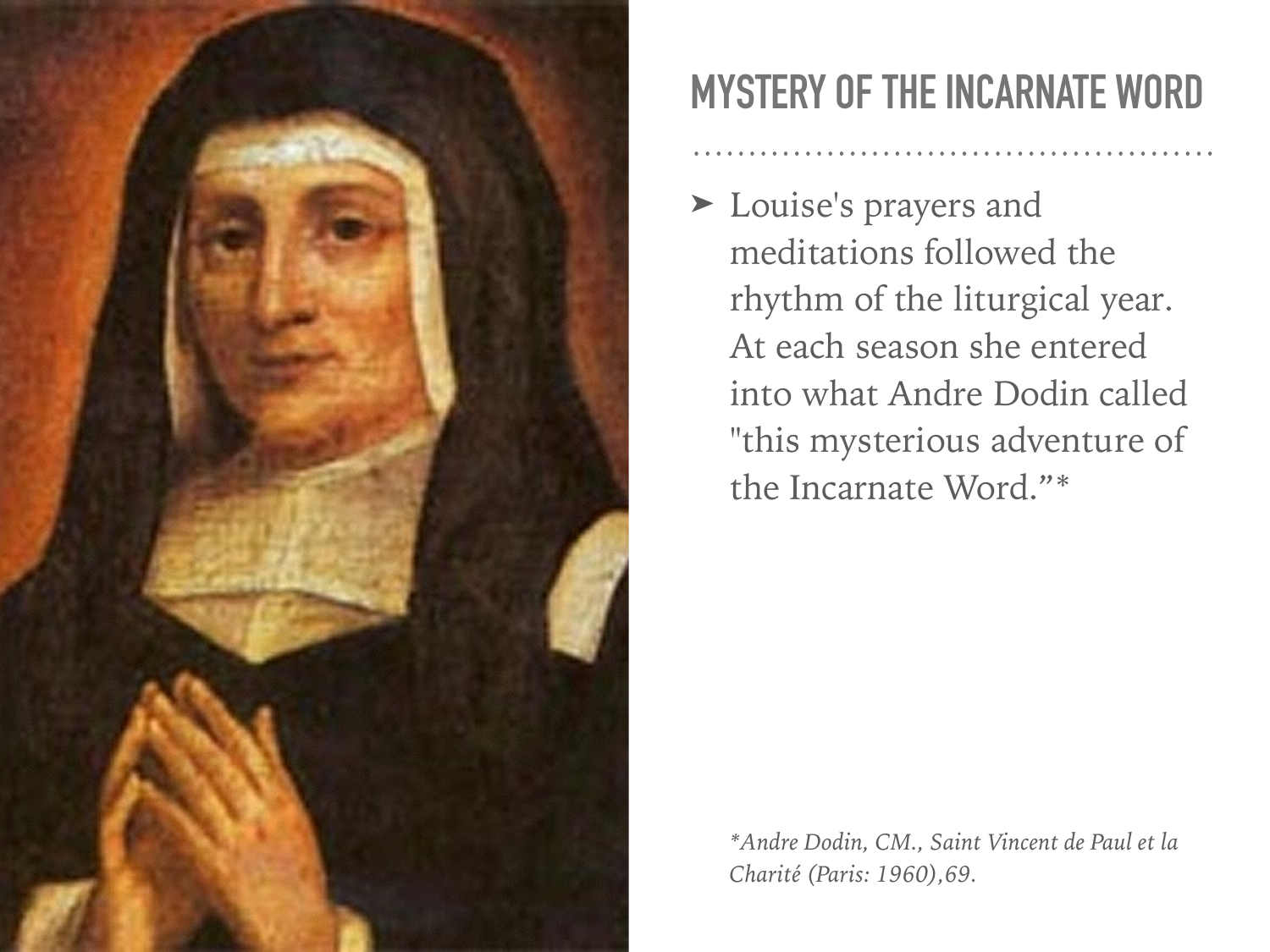

### **THE LESSONS OF THE CRIB**

- ➤ During her Advent retreats she reflected on the birth of Christ and the lessons of the crib.
- ➤ On one such occasion she wrote, "Our Lord, born in poverty and obscurity, teaches me the purity of His love which He does not manifest to His creatures. He is satisfied simply to do whatever is necessary for them. Thus, I must learn to remain hidden in God, desiring to serve Him without seeking recognition from others ... content that He sees what I am striving to become."\*

*\*"Retreat," A.8, SWLM, 718.*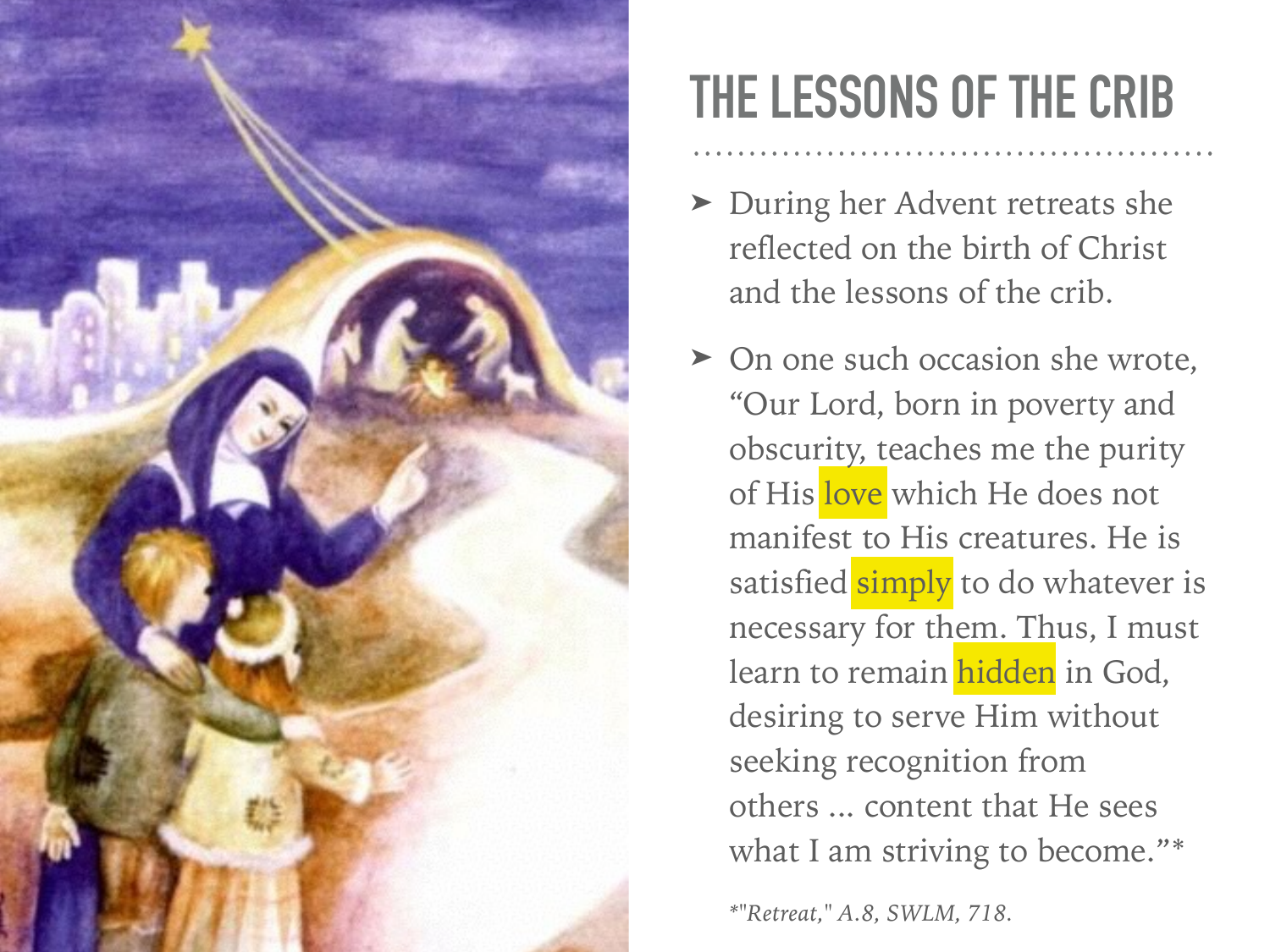

#### **THE EXAMPLE OF JESUS IN HIS INFANCY**

Love, simplicity, humility - virtues which would later be presented as the fundamental virtues of the Daughters of Charity. The Christmas before her death, she would once again remind the Sisters of the wisdom contained in this mystery. She told them, "You will learn from Jesus, my dear Sisters, to practice solid virtue, as He did in His holy humanity, as soon as He came down upon earth. It is from the example of Jesus in His infancy that you will obtain all that you need to become true Christians and perfect Daughters of Charity."\*

*\*Louise de Marillac to Genevieve Doinel and Marie-Marthe, 28 December 1659, L. 647, SWLM, 666.*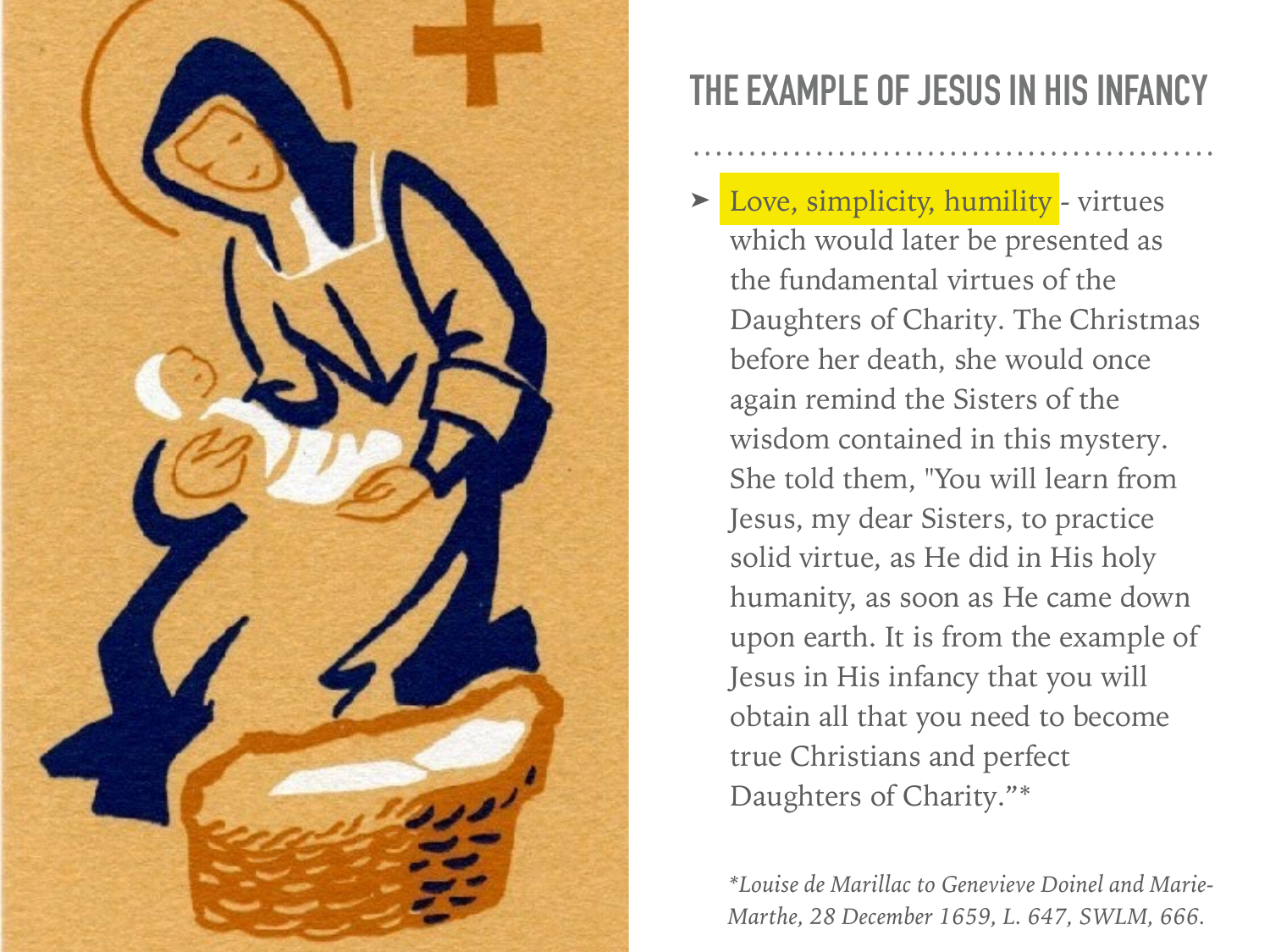

### **MARY, MOTHER OF GOD**

➤ Meditation on the Incarnate Word led Louise de Marillac quite naturally to Mary, his mother, to whom she would consecrate the "Little Company," and whom she would designate in her "Spiritual Testament" as its "only Mother."\*

*\*"Spiritual Testament," undated, SWLM, 835.*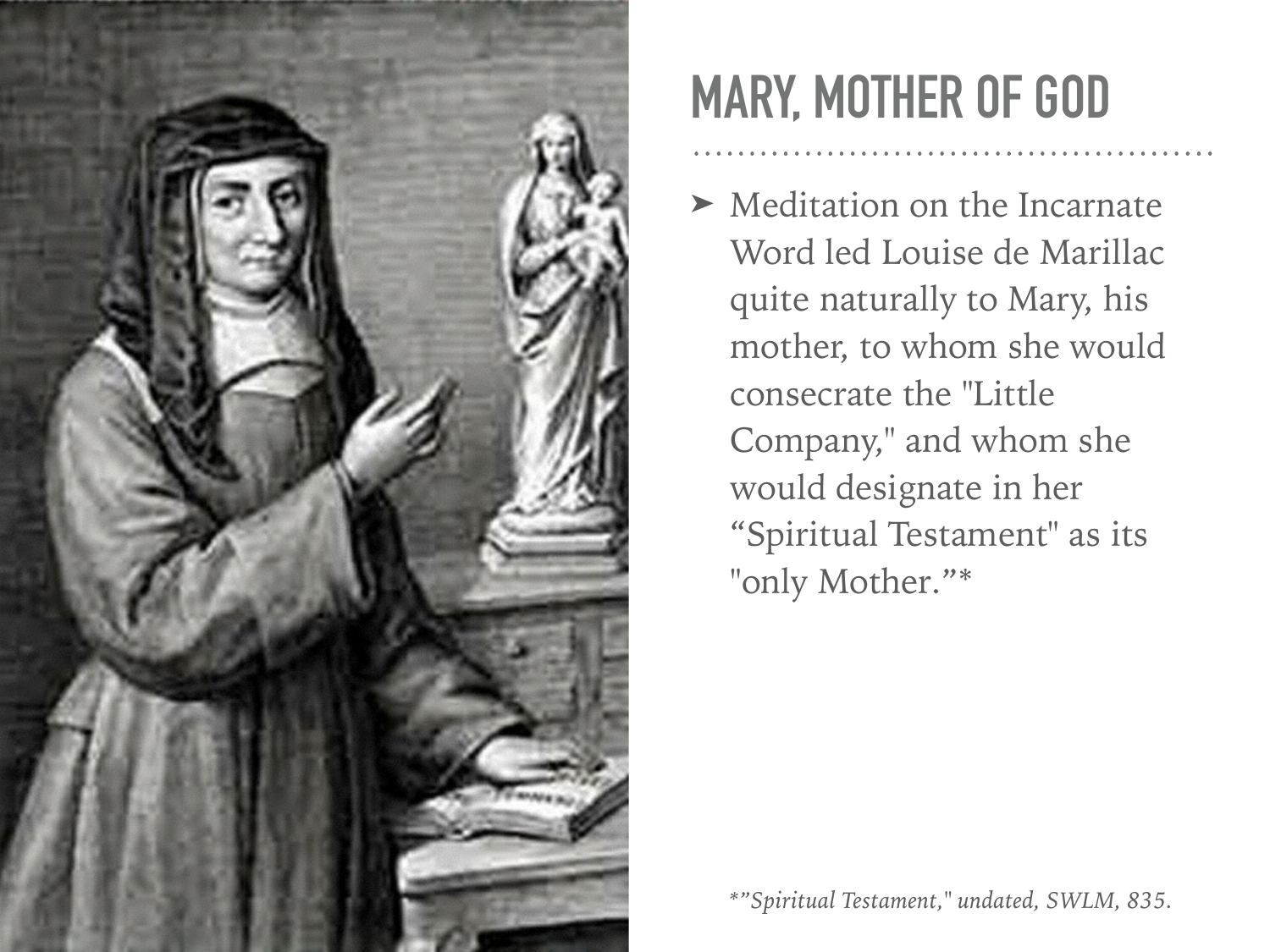

# **CHRISTMAS JOY**

➤ The contemplation of the intimate union of Mary with her son moved Louise to desire to attain profound union with her God. On Christmas day, while praying before the crib, her heart overflowed with joy and she exclaimed, "Most Holy Virgin, you know the emotions of my heart today at the thought of your Divine Son in the Crib and how great this mystery seemed to me ... O holy time of grace! Why are our souls not in a continuous state of joy and happiness? Why does this time not suffice to fill our lives with love for so good a God?"\*

*\*"To the Virgin Mary," A.14B, SWLM, 774.*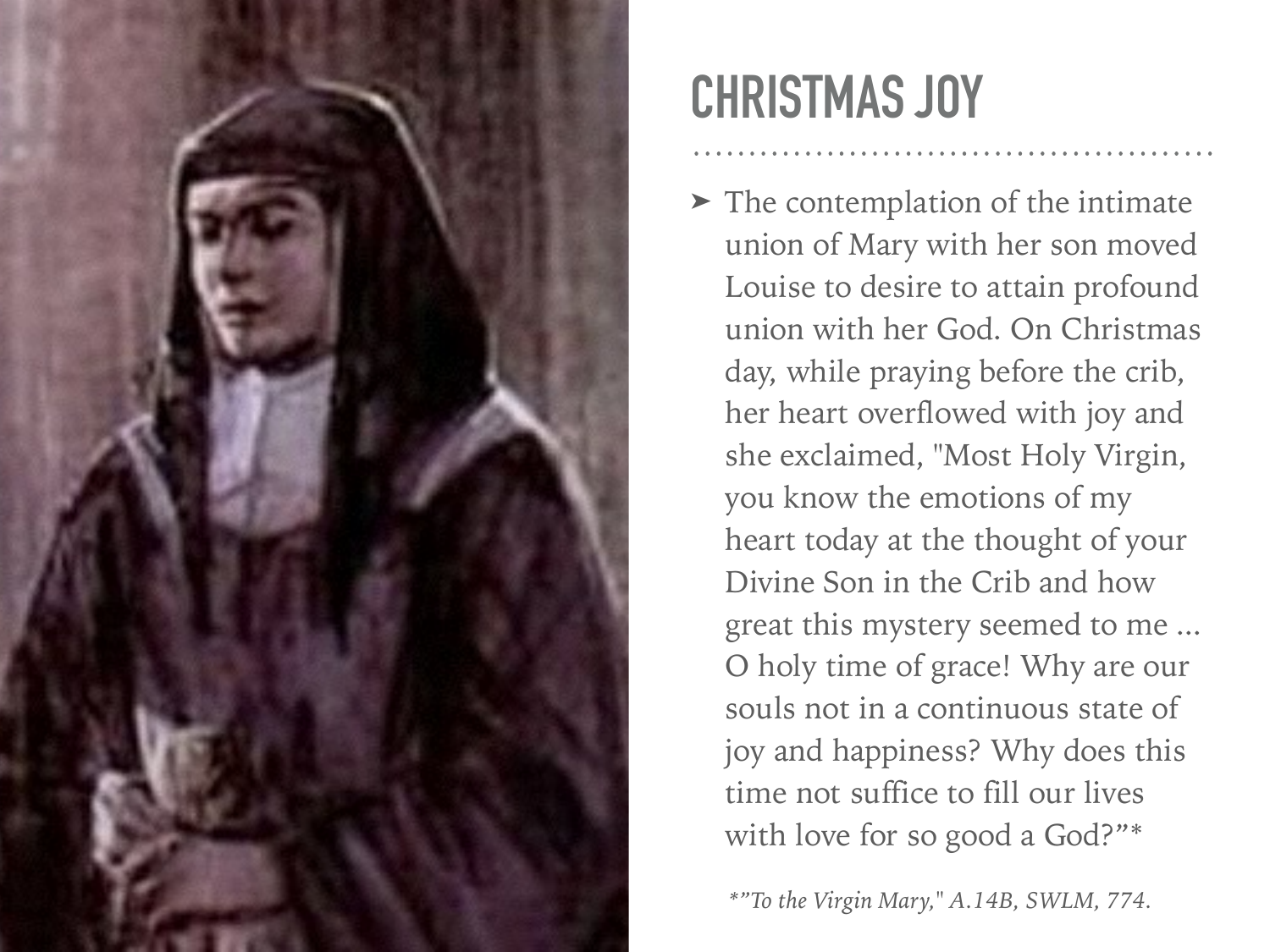

### **MARY, FOR LOUISE**

➤ We find Mary here as we will always find her in Louise de Marillac's writings, as the Mother of God, intimately united to her son in the accomplishment of the divine plan.\*

*\*See Elizabeth Charpy, D.C., Un chemin de sainteté: Louise de Marillac, (Paris: 1989),201-19.*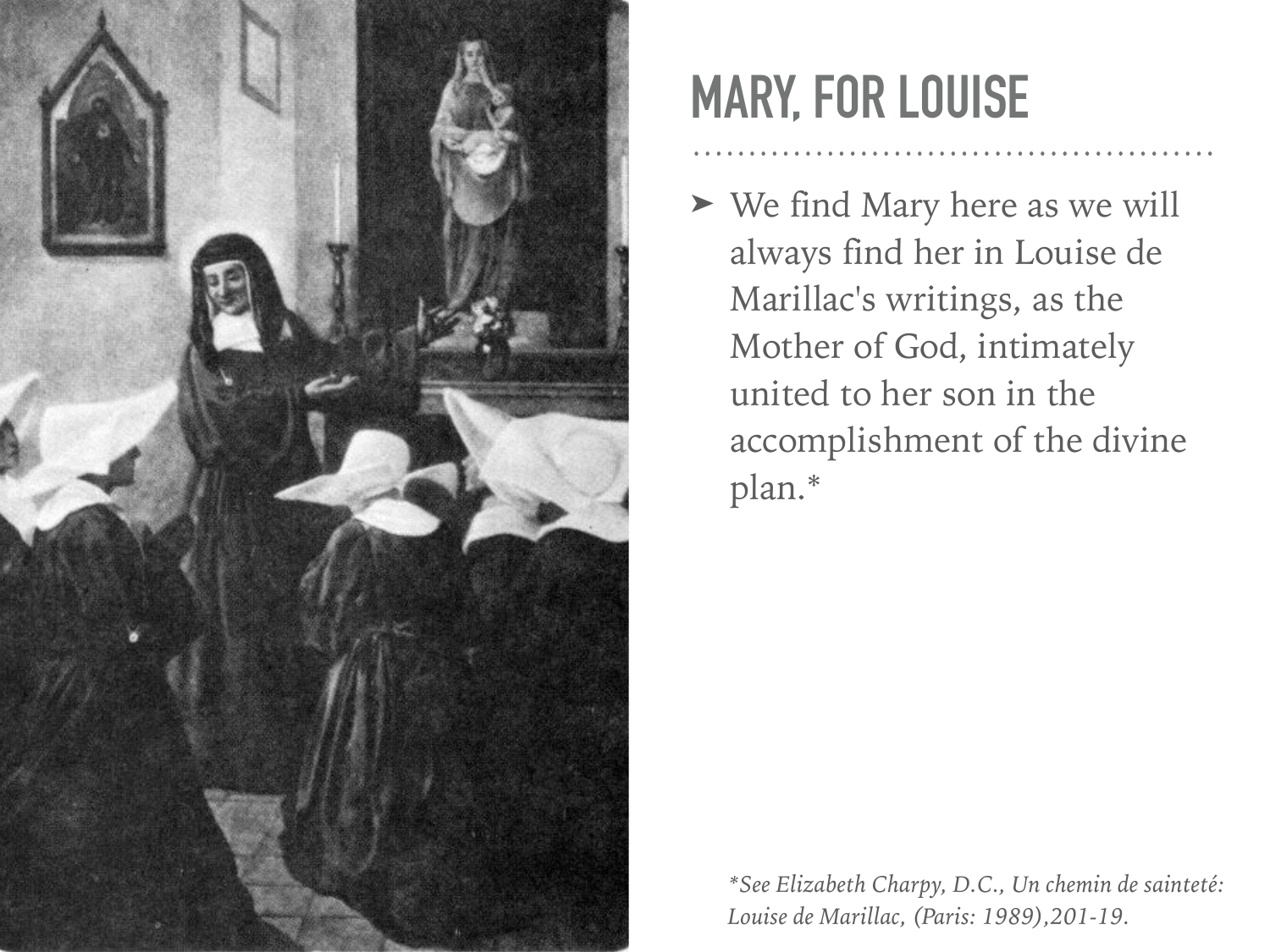

## **MARY IMMACULATE**

➤ Louise's reflections on the role of Mary in the redemption caused her to see, well before any definition of the dogma, the importance of the Immaculate Conception. She wrote, "Most Holy Virgin [I wish] to glorify God for the choice He made of you to be the Mother of His Son. Because of this divine action, your conception was immaculate since the Father applied to you the anticipated merits of the death of Jesus Christ."\*

*\*"Oblation to the Blessed Virgin, (c. 1626)" A.4. SWLM, 695.*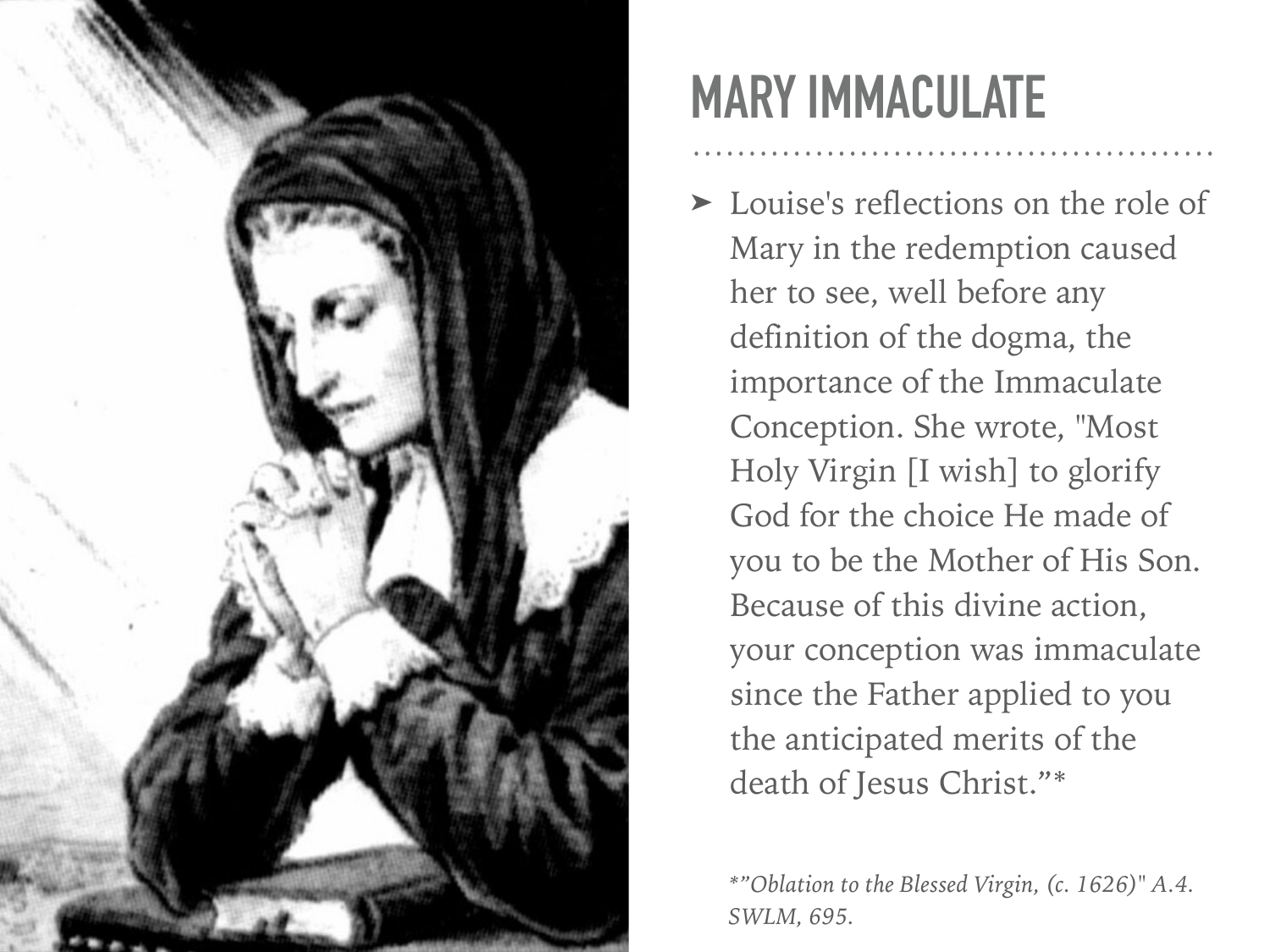

#### **TURN DAILY TO THE BLESSED VIRGIN**

- ► Every aspect of Mary's life became a subject of prayer for Louise.
- ➤ She wished her spiritual daughters to turn daily to the Blessed Virgin.
- ➤ She asked them to recite the rosary while meditating on a single mystery and hailing Mary as "Daughter of the Father, Mother of the Son and Spouse of the Holy Spirit."\*

*\*Louise de Marillac to Vincent de Paul, March 1646, L.303B, ibid., 140.*